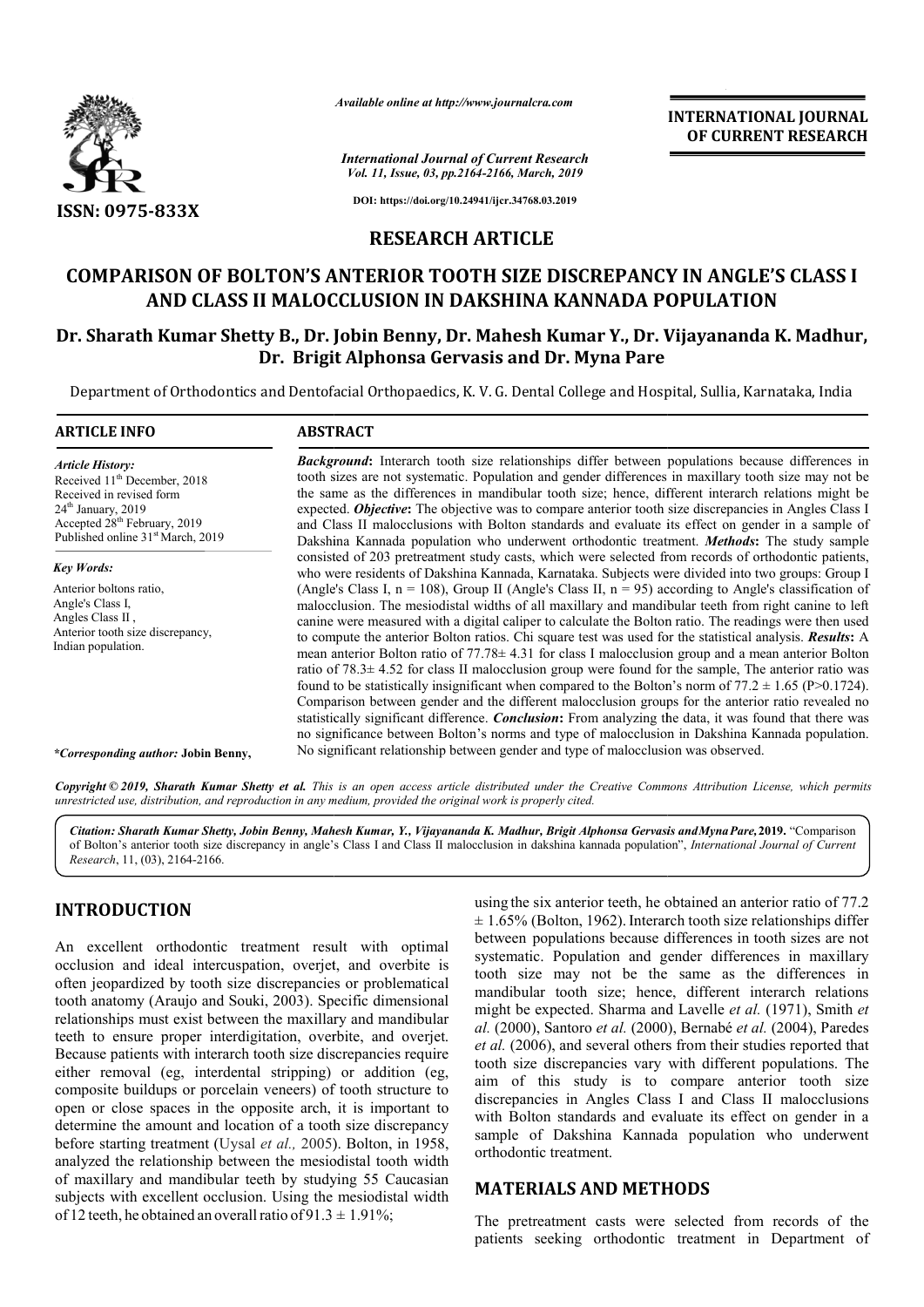Orthodontics, K.V.G Dental College and Hospital, Sullia. A total of 203 patients with permanent teeth from  $1<sup>st</sup>$  molar to  $1<sup>st</sup>$ molar were selected. The sample selection procedure was based on dental age. The sample was thus divided into two groups, namely, Class I and Class II based on molar relationship. The whole sample was further subdivided into male and female groups. The patients were included based on the following inclusion criteria:

- Presence of all permanent teeth from the first molar to the first molar in both arches in both arches
- Patients from Dakshina Kannada population
- Absence of caries and restorations which will alter toothsize measurement
- Good quality study models

Patients were excluded from the study when the following conditions were present:

- Presence of dental anomalies such as supernumerary teeth and mesiodens
- Previous history of orthodontic treatment
- Presence of dental prosthesis, crowns, and composite restorations
- Presence of attrition and abrasion
- Presence of congenitally missing or impacted teeth

The sample consisted of 203 models with 108 patients having a Class I, 95 with Class II malocclusion. Measurement of the maxillary and mandibular teeth in all the study models was done using an electronic digital caliper which was calibrated to an accuracy of 0.01 mm. The width of every tooth was measured from its mesial contact point to its distal contact point at its greatest mesiodistal dimension. The caliper was held parallel to the occlusal plane and perpendicular to the long axis of the tooth to make the measurement more accurate. All the measurements were done by a single examiner after the teeth sizes were recorded, the anterior ratio was calculated for each sample using the following formula as proposed by Bolton.

$$
Anterior ratio = \frac{Sum of mandibular 6 teeth}{Sum of maxillary 6 teeth} \times 100
$$

# **RESULTS**

The mean anterior ratio for all the malocclusion groups is shown in Table 1. The anterior ratio was found to be  $78.03\pm$ 4.41and was found to be statistically insignificant when compared to the Bolton's norm of  $77.2 \pm 1.65$  (P>0.1724). Mean anterior ratio for the individual malocclusion groups is tabulated in Table 2. The mean anterior ratio for Class I malocclusion group was found to be  $77.78 \pm 4.31$ ; for Class II, it was  $78.3 \pm 4.52$ . Comparison between gender and the different malocclusion groups for the anterior ratio revealed no statistically significant differences (Table 3 and Figure 1). Out of 121 females, 73 had mandibular anterior excess clinically.

#### **Table 1. Comparison of mean anterior ratio between study population and standard Bolton's ratio**

|             | Study population | Standard ratio | Significance |
|-------------|------------------|----------------|--------------|
| Sample size | 203              | 55             |              |
| Mean        | 78.03            | 77.2           | $P = 0.1724$ |
| SD          | 441              | .65            |              |

**Table 2. Comparison of mean anterior ratio between different malocclusion groups**

| Occlusion | Sample size | Mean  | SГ   |
|-----------|-------------|-------|------|
| CLASS I   | 108         | 77.78 | 4.31 |
| TI 22A T  | 95          | 78.3  |      |

**Table 3. Comparison of mean anterior ratio between malocclusion groups and genders**

| Class    | Gender         | Sample size | Mean           | SD           |        |
|----------|----------------|-------------|----------------|--------------|--------|
| Class I  | Male<br>Female | 44<br>64    | 77 7<br>77.84  | 5.28<br>3.55 | 0.8694 |
| Class II | Male<br>Female | 38<br>57    | 77.76<br>78.67 | 5.11<br>4.09 | 0.3392 |



**Figure 1. Comparison of mean anterior ratio between different malocclusion groups**

## **DISCUSSION**

Comprehensive orthodontic treatment aims at achieving optimal occlusion with ideal overjet and overbite. An intermaxillary tooth size discrepancy is one of the many factors that jeopardize an excellent orthodontic treatment result. A tooth size discrepancy is a disproportion between the sizes of individual teeth. Ideal tooth proportion was studied and reported by Bolton in 1958 who assessed the relationship of maxillary and mandibular dentition and proposed two indices: the anterior ratio and the overall ratio based on a study conducted on 55 American patients with excellent occlusion.<sup>3</sup> Bolton's analysis, however, provides no information with regard to gender, ethnicity, and malocclusion type. Lavelle *et al.* (1971), Smith *et al.* (2000), Santoro *et al.* (2000), Bernabé *et al.* (2004), Paredes *et al.* (2006), Endo *et al.* (2007), Ta *et al.* (2001), and several others from their studies reported that tooth size discrepancies vary with different populations and hence population specific standards are important to achieve optimal orthodontic results. In this study of 203 models with 108 patients having a Angles Class I, 95 with Angles Class II malocclusion were studied. The mean anterior ratio calculated was 78.03%, which is close to Bolton's proposed ideal ratios. No correlation between Angle's classification of malocclusion and Bolton discrepancy was shown by Crosby and Alexander in 1989 (Crosby and Alexander, 1989). Their study included 109 pretreatment models of orthodontic patients of class I, class II Division 1 and class II Division 2 malocclusion. Nie and Lin in 1999 studied 60 cases of normal occlusion and 300 cases of various malocclusion groups for interarch tooth size discrepancy. They found no significant difference between various malocclusion subgroups.